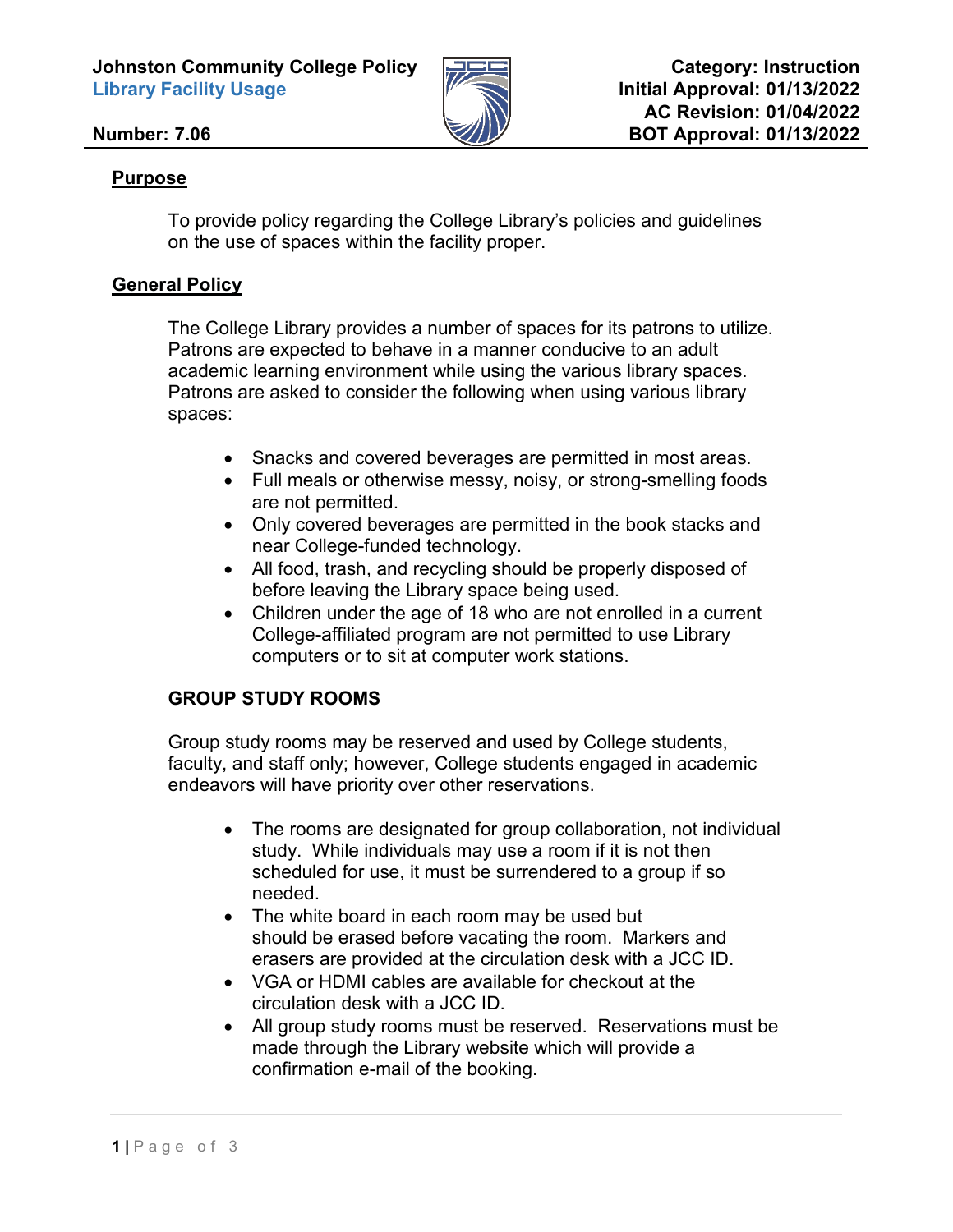- Once a group with a study room reservation has arrived, each member of the group must provide a student ID to before gaining access from the Library staff to the room.
- An individual user may reserve a study room for up to 90 minutes. Time may be extended if other students are not waiting for use of the room.

#### **DONNIE E. AND LINDA V. LASSITER NORTH CAROLINA ARCHIVES AND LOCAL HISTORY ROOM (E102)**

- The room may be used for individual quiet study, small group meetings, and group study overflow.
- The room may be reserved to ensure there are no scheduling conflicts; reservations are made through the Library website. This room is denoted as a "Library Meeting Room" on the reservations interface.
- Groups using the space should notify the Library staff of recording or other projects taking place which should not be interrupted.

# **WALLACE ASHLEY III LISTENING AND VIEWING ROOM (E103)**

- The room may be used for small group meetings and group study overflow.
- The room may be reserved to ensure there are no scheduling conflicts; reservations are made through the Library website. This room is denoted as a "Library Meeting Room" on the reservations interface.
- Complimentary earbuds are available upon presentation of a valid ID.

# **ANNE SANDERSON OGBURN CHILDREN'S AREA (E107)**

The Anne Sanderson Cullman Ogburn Children's Area provides children's resources to facilitate lifelong learning through libraries. For the safety of minors and the comfort of all patrons, Johnston Community College Library maintains the following policies:

• All minors under the age of 18 who are not enrolled in a current College-affiliated program must be accompanied by a legal adult at all times while using the Library. Minors are not permitted to use the Library computers or to sit at the computer work stations in the Library or the Academic Skills Center.